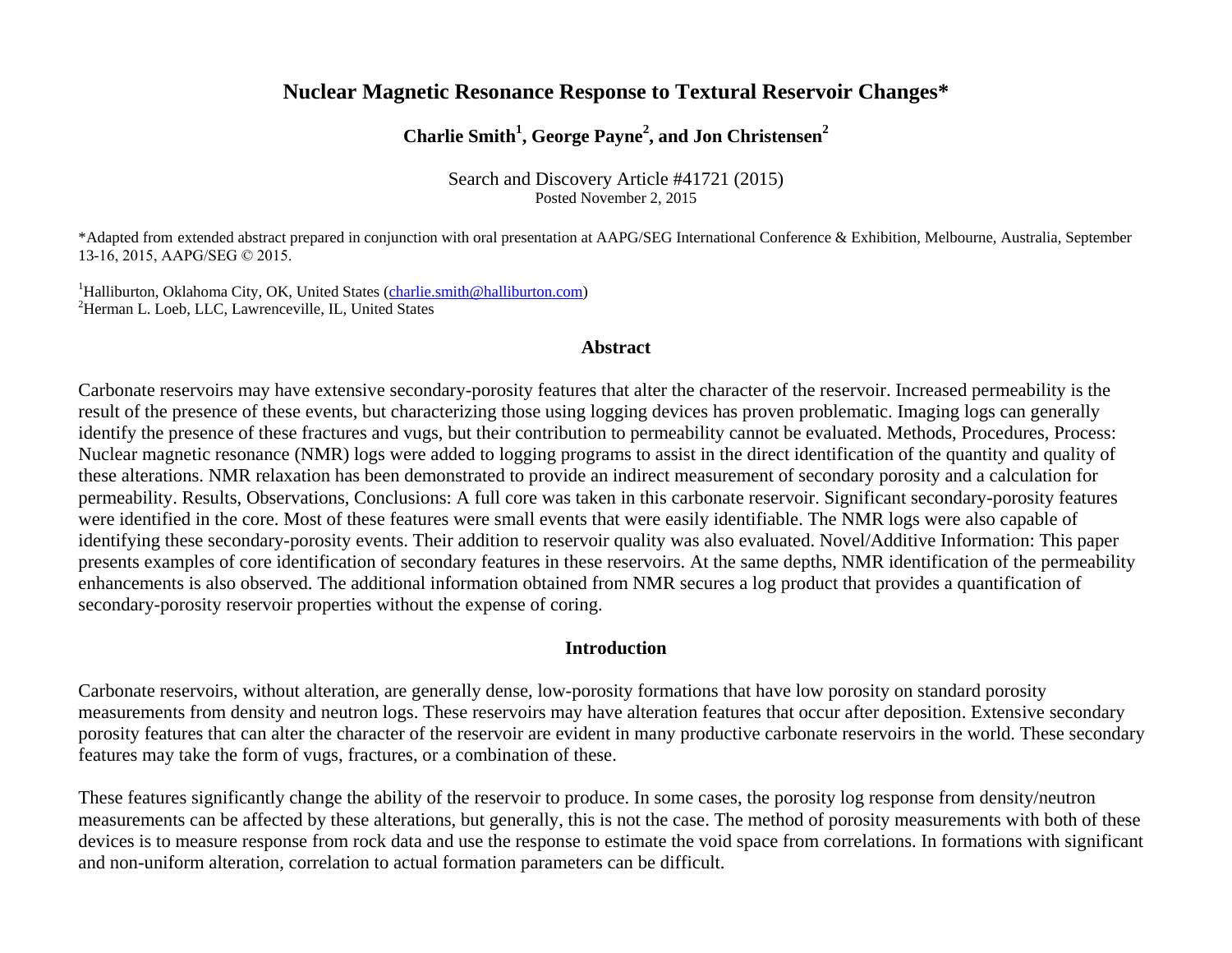Increased porosity and permeability is the result of the presence of these features, but characterizing those using logging devices has been poor. The porosity is not well defined, and permeability cannot be estimated by these measurements. Image logs were added to logging runs to attempt to identify and quantify secondary events in carbonate formations. Image logs can generally identify the presence of these fractures and vugs, but their contribution to permeability cannot be evaluated. The connectivity of these alteration features cannot be determined by the image alone.

### **Methods, Procedures, Process**

Magnetic resonance (MR) logs were added to logging programs to assist in the direct identification of the quantity and quality of these alterations. An MR measurement is the only logging measurement that measures the area of void space available and quantifies it. This is a direct measurement of effective porosity. The rock portion of the reservoir cannot be investigated by MR devices, only the fluid components.

[Figure 1](#page-6-0) is a representation of the measurements made by an MR device. A very strong magnetic field is introduced in close proximity to the formation. All of the fluids that have polarity, which are in the open spaces in the reservoir, attempt to respond to this field by aligning with the field. This is termed polarization, time 1, or T1.

Each fluid type responds at a different rate, but with sufficient exposure to this field, a statistically accurate sum of the responses from each of the fluid types can be obtained. To make a complete polarization measurement, a significant amount of time is required. [Figure 1](#page-6-0) shows that the time required is 12 seconds. The sum of all of the T1 measurement is the quantity of effective porosity in the reservoir. This measured effective porosity includes the volume of all of the secondary porosity events. The contribution of secondary porosity in any form can now be accurately measured and included in effective porosity reporting.

The other measurement made by the MR device is made by measuring the response of the molecules in the formation as they respond to alterations in the magnetic field. This is called relaxation, time 2, or simply T2[. Figure 2](#page-7-0) is a representation of relaxation at 16 milliseconds (ms) and at 128 ms (Smith et al. 2014). Various pore sizes and pore geometries are represented.

The graph indicates the decay of the T2 response in the pore sizes. The pores are also arranged along the bottom of each graph. The pink color in each of the pores represents the molecules that have relaxed; all of the additional color in the pores has yet to contribute to the relaxation signal. At the very early time of 16 ms, all of the molecules in the small pores have contributed to the T2 signal, while only the molecules that are near the pore walls in the larger pores have done so. Later, at 128 ms, all of the molecules in small- and medium-sized pores have completed their contributions to the relaxation signal. The very large pores appear nearly the same in both of the time representations shown.

Reference to [Figure 1](#page-6-0) provides the understanding that only a significant amount of measurement time will allow for the complete capture of the relaxation event signal. When sufficient measurement can be made, the relative sizes of pores present in the inspected region can be evaluated. Because the sum of all T2 molecule responses is equal to effective porosity, the relaxation time response can be presented to show the porosity contribution, segregated by time in the measurement process.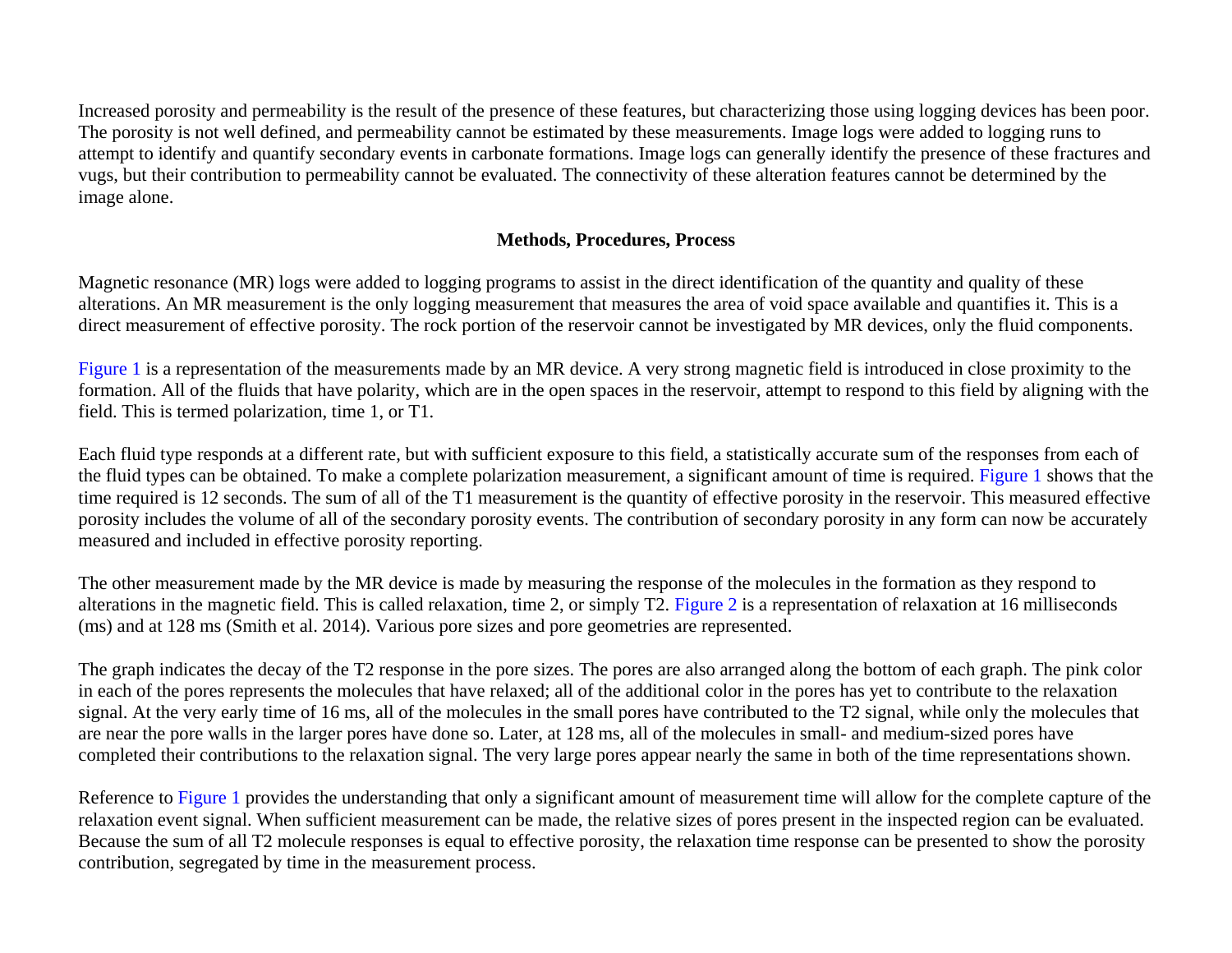The MR relaxation porosity, segregated by time, provides the ability to calculate permeability directly from the T2 time description. This relationship is defined by the Bray-Smith permeability equation (Smith et al. 2008), which takes the form:

$$
BRAY-SMITH\ PERM=\left[ (MPII)^p \times \left( \sum_{T2\ Bp\ \mathbf{h} i\ 0\ ms}^{T2\ Bp\mathbf{h} i\ 000\ ms}wf \times \frac{T_2Bp\mathbf{h} i}{T_2Bp\mathbf{h} i\ 0\ ms}\right)^s\right]
$$

Where: Bray-Smith Permeability  $=$  Bin-calculated permeability  $Bphi = Bin porosity$  $MPHI = NMR$  effective porosity BVI = Irreducible porosity fraction  $wf = Bin$  weighting factor Factors  $p$  and  $s =$  Empirically-derived constants

In this equation, the measured relaxation is separated by time, and then multiplied by weight factors that adjust the contribution to permeability. BVI and MPHI are directly measured. The weight factors and the exponents are constants. All terms of this equation are either directly measured by the MR device or they are constants. The permeability from this calculation is extremely robust. This has been applied in many different and varied hydrocarbon reservoirs with a great deal of success.

The presentation of the results of this calculation is accomplished by a partition of the acquisition times and by providing different color representations of each measured time. In each of the exhibits shown later in this document, this color scheme versus time is used. [Figure 3](#page-8-0) shows how this is presented on a log. Small pore spaces will be early in time, and only secondary porosity features will be represented by late time measurements. In the carbonate reservoir examined in this document, any measurement that is 256 ms or more is an indication of secondary porosity. The precision of the measurements of effective porosity and the calculation of permeability are limited by the physical characteristics of the MR device. MR tools have an antenna aperture where the signal is captured. The smallest aperture in the industry is 6 in., and the largest is 24 in.

When small features, such as fractures and vugs, are a part of the measurements captured, they are statistically insignificant compared to the total signal. There can still be indications of the presence of these features in the signal. This paper compares the MR log response to specific characteristics from the full core that was taken.

### **Results and Observations**

The full core was taken in this carbonate reservoir. Significant secondary porosity features were identified in the core. MR logs were also acquired in this well. These MR logs evaluated both the porosity and permeability in this section. The identification basis for secondary porosity identification in this reservoir is 256 ms or later. Using those criteria, there appears to be secondary porosity present through the entire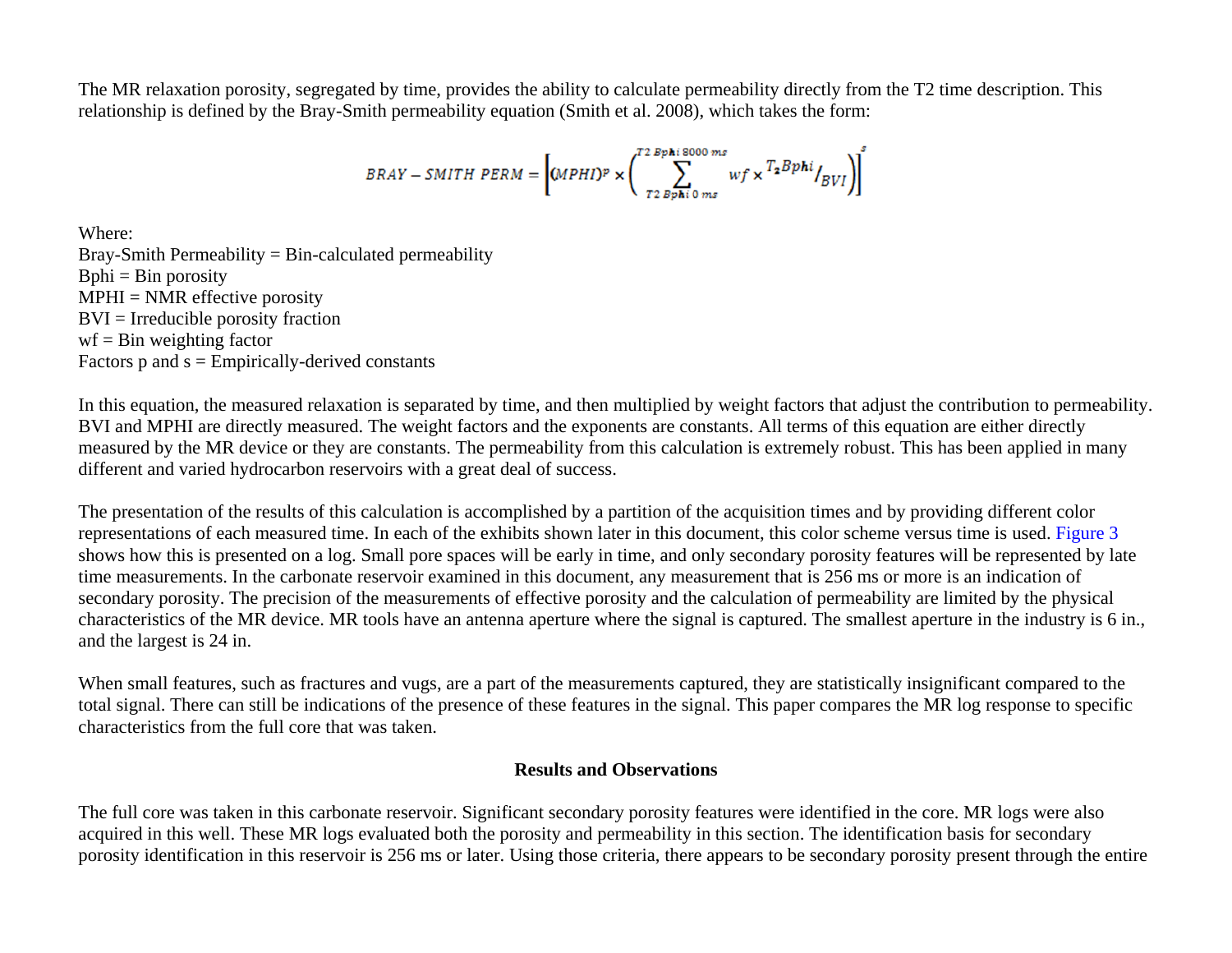section. The volume and quality of the alteration is identified by the contribution to total porosity of these late relaxation events. There are portions of the logs where significant measurements of 512 ms and later are identified; however, these measurements are not in all portions of this log. When these very late time measurements are present, the sizes of the secondary porosity features are larger, and the contribution of that pore space to the calculated permeability will be greater.

[Figure 4](#page-9-0) shows the capture and characterization of porosity at a change condition. At 4,823 ft, there is a shale break. The porosity below the shale break is significantly different from the porosity of the rock above the break. The porosity is shown in track 1 on the log, scaled from 0 to 30% right to left. The portion of the core that is visible does not exhibit evident secondary porosity.

Permeability is illustrated in track 2 and is scaled logarithmically from 0.002 md to 20 md. The core permeability reported averages of roughly 1 md from the top of the interval to 4,835 ft. Below that depth, there is a much greater dispersion in the data. The MR permeability in the same interval is roughly 0.2 md, but the calculated value is not smooth. There are spikes in the data throughout the section, indicating that there is secondary porosity in all areas of the reservoir. The secondary porosity in this portion of the reservoir appears to be constant, with a continuous presence of one-half porosity unit in the 256-md relaxation band.

[Figure 5](#page-10-0) examines a portion of the interval with consistent core response. The photo on the right is a 1-in. portion of the core at a depth of 4,833 ft. Alterations can be seen in this image as small vugs within the fabric of the rock. The MR log at that same depth indicates a high porosity with a small component of that porosity colored in light blue (512 ms) and a very small portion colored in magenta (1,024 ms). This indicates the presence of the features identified in the core with a total contribution to porosity of just a fraction of a porosity unit.

The effect on the permeability at 4,833 ft is evident with a higher permeability, where the late time measurements in MR porosity are identified. When the porosity begins to drop at 4,837 feet, permeability is lower. Above that depth, higher permeability can be observed in the calculated permeability and is possibly attributable to the presence of the small vug features identified in the core.

[Figure 6](#page-11-0) highlights another textural alteration in the reservoir at a depth of 4,837 ft. There is a distinct change in the reservoir. The color change in the MR porosity presentation indicates a compositional change, and there begins to be a large variation in the reported permeability from the core. Inspection of the core below 4,837 ft indicates that the core-reported variability events may be a result of the inconsistent texture of the reservoir. There is a significant amount of highly dense material bonded together with cementing material. It looks very similar to a conglomerate on a much smaller scale. This variation appears to have significant impact on both the texture indication in the porosity measurement, as well as the variation in the calculation of permeability.

The arrows in [Figure 6](#page-11-0) highlight the presence and the effect of this alteration. In addition to the visual change, there are data points that are only 1 ft apart in the core, where the reported permeability is 0.002 md in the lower end and 2 md in the higher end. A little deeper in the section, the reported permeability is as high as 20 md. Close inspection of this interval reveals the following variation: 4,836 ft, 2 md; 4,837 ft, 0.003 md; 4,838 ft, 10 md; 4,839 ft, 0.003 md; 4,840 ft, 0.002 md; and 4,841 ft, 15 md.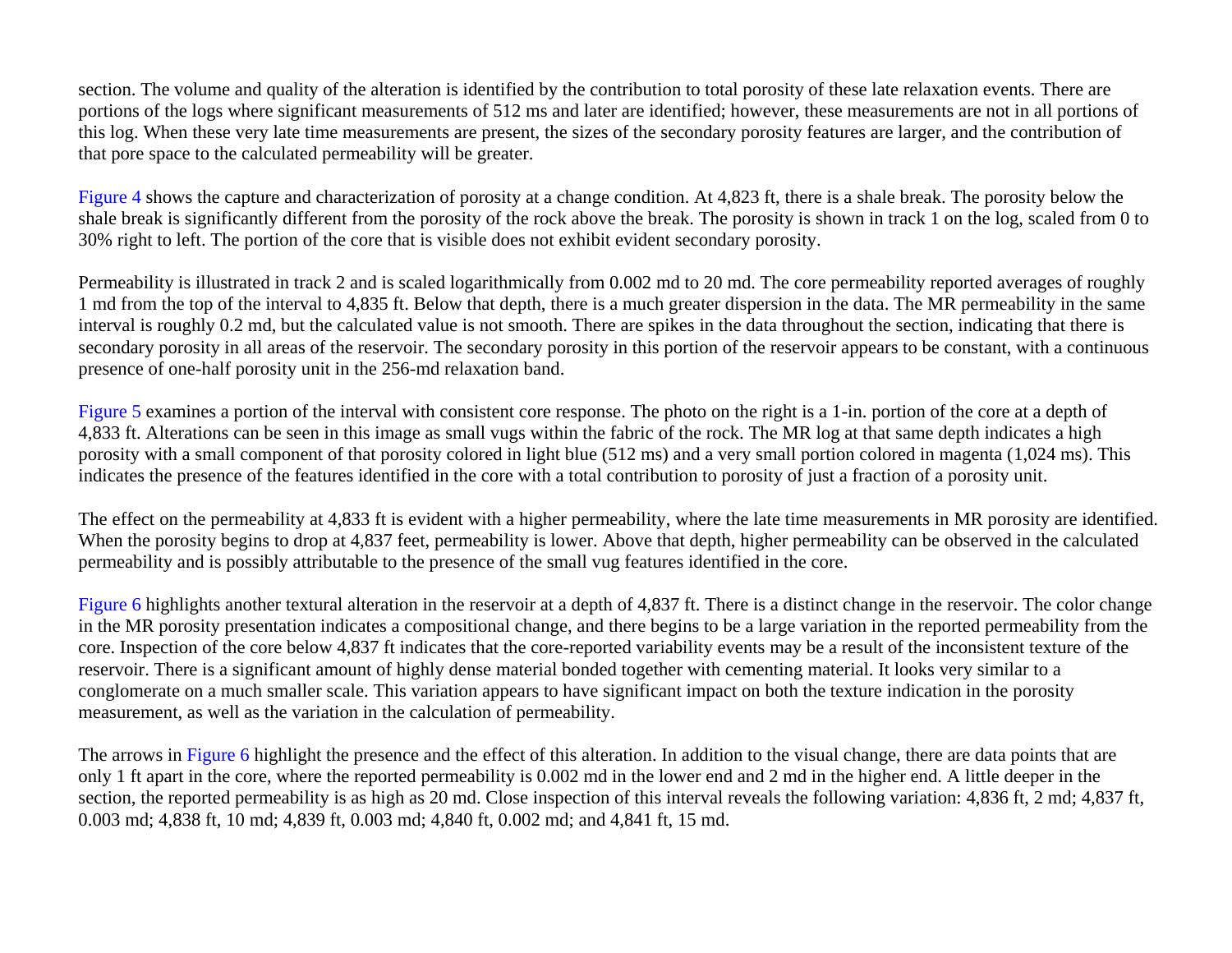These drastic changes within a very short interval highlight the effect of minor alterations on permeability. There can also be a significant impact on effective porosity, but the alterations are so small that they are not recognized by any porosity measuring devices. The effect of the increased presence of secondary porosity on permeability is evident in both the core data and the MR data. An increased presence of 512 ms and 1,024 ms in the relaxation measurement yields a calculated permeability increase from 0.2 md to 0.7 md.

Close examination of the core reveals the effect of textural events in this section on the reported values. [Figure 7](#page-12-0) is an interesting presentation of a very small segment of the core. In the image, small vugs can be identified at 4,838 ft. These are actually present throughout the image, but the highly dense formation material can also be observed. The core-reported data is from an approximate 1-ft portion of the core, which is tested for porosity and permeability. When the core portion tested has some of the vugs included, a high value for permeability is reported. At 4,838 feet, the core-reported permeability is 10 md. By inference, the core must contain some volume of these secondary porosity features.

When the core tests are performed, where none, or very few of the vugs are captured, a very low value for permeability is recorded. At 4,839 ft, the core-reported permeability is 0.3 md. The visual inspection of the core provides appreciation for the variations within the core and provides an explanation for the great variance in core permeability values reported.

The MR measurement also responds to these secondary porosity vug events. The presence of 256-ms and 512-ms T2 reported times provide confidence that some secondary porosity is present. The variation in the effective porosity measured and the relative sizes of each of the time bands are not readily apparent at this scale. The permeability calculation from the Bray-Smith permeability equation spikes at various points in this interval. The variation is small, from 0.3 md to 0.5 md at best. The indication of secondary porosity permeability enhancement can be identified when secondary porosity features are expected.

#### **Conclusions**

Magnetic resonance measurements of polarization (T1) and relaxation (T2) provide a significant amount of useful information in reservoirs with great textural variation. The data shown in this paper relates specifically to a dense carbonate, but the application can be used in any reservoir. Effective porosity measurement is directly accomplished by an MR device. This is the only porosity device available in electric logging that measures pore space. Other porosity tools measure a physical characteristic of the rock and use correlations to arrive at porosity.

Permeability can be calculated when a time-discriminated measurement can be made of relaxation. An accurate time-discriminated T2 can only be accomplished when complete measurement of the time spectrum is accomplished. Based on the antenna for the specific MR device in use, logging speed should be adjusted to accomplish this objective.

The Bray-Smith permeability equation can be used to approximate the permeability, even in highly variable rock. Small events, which occur in only a fraction of the antenna aperture, can still be identified in the textural quality of the rock as measured by the T2 time discrimination. In this reservoir, whenever portions of porosity were represented by 256 ms and later, secondary porosity events were present. The calculation provides for a relatively greater contribution to permeability from those late time events than similar porosity measurements of earlier T2 time.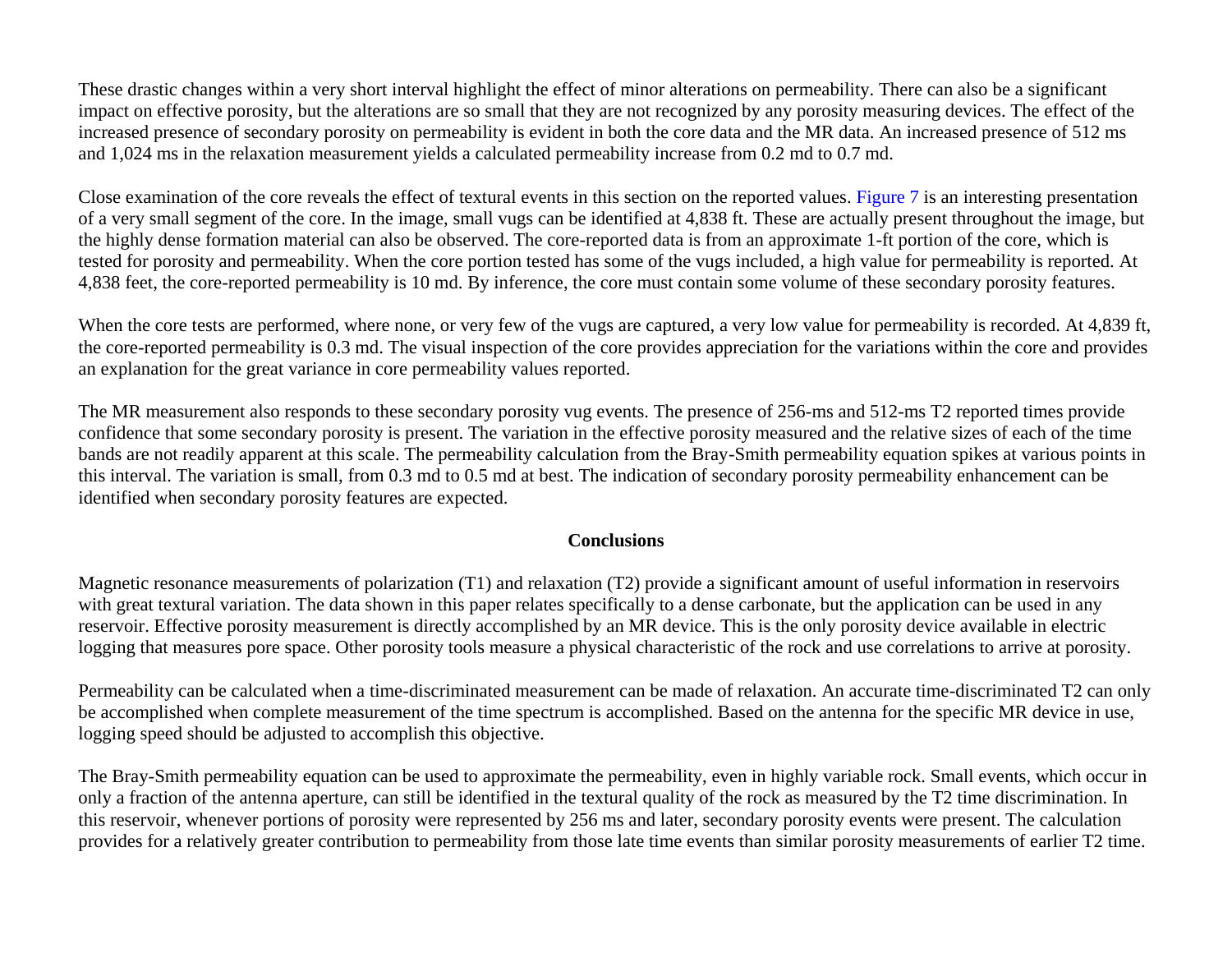The additional information obtained from MR secures a log product that provides a general quantification of secondary porosity reservoir properties without the expense of coring.

## **References Cited**

Smith, C., L. Hamilton, and L. Ziane, 2014, Advanced Log Characterization of Complex Carbonate Reservoirs: Paper SPE-170118-MS presented at the SPE Heavy Oil Conference - Canada, Calgary, Alberta, Canada, 10–12 June. Web accessed October 19, 2015, [http://dx.doi.org/10.2118/170118-MS.](http://dx.doi.org/10.2118/170118-MS)

Smith, C., J. Bray, and S. Ramakrishna, 2008, Utilization of magnetic resonance bin distribution to develop specific permeability: Presented at the Rocky Mountain Geology & Energy Conference, Denver, Colorado, USA, 9–11 July.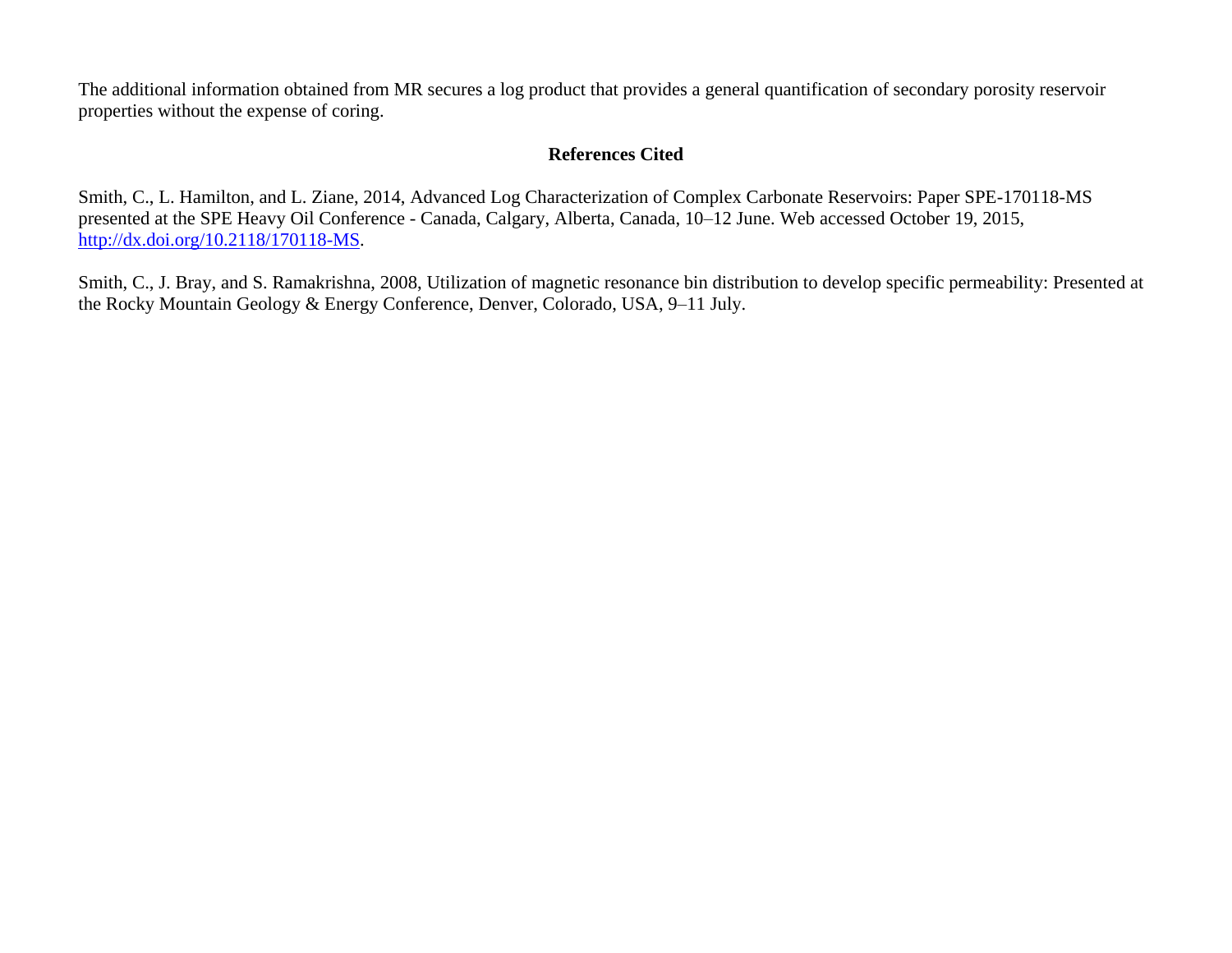<span id="page-6-0"></span>

Figure 1. Measurements made by MR devices.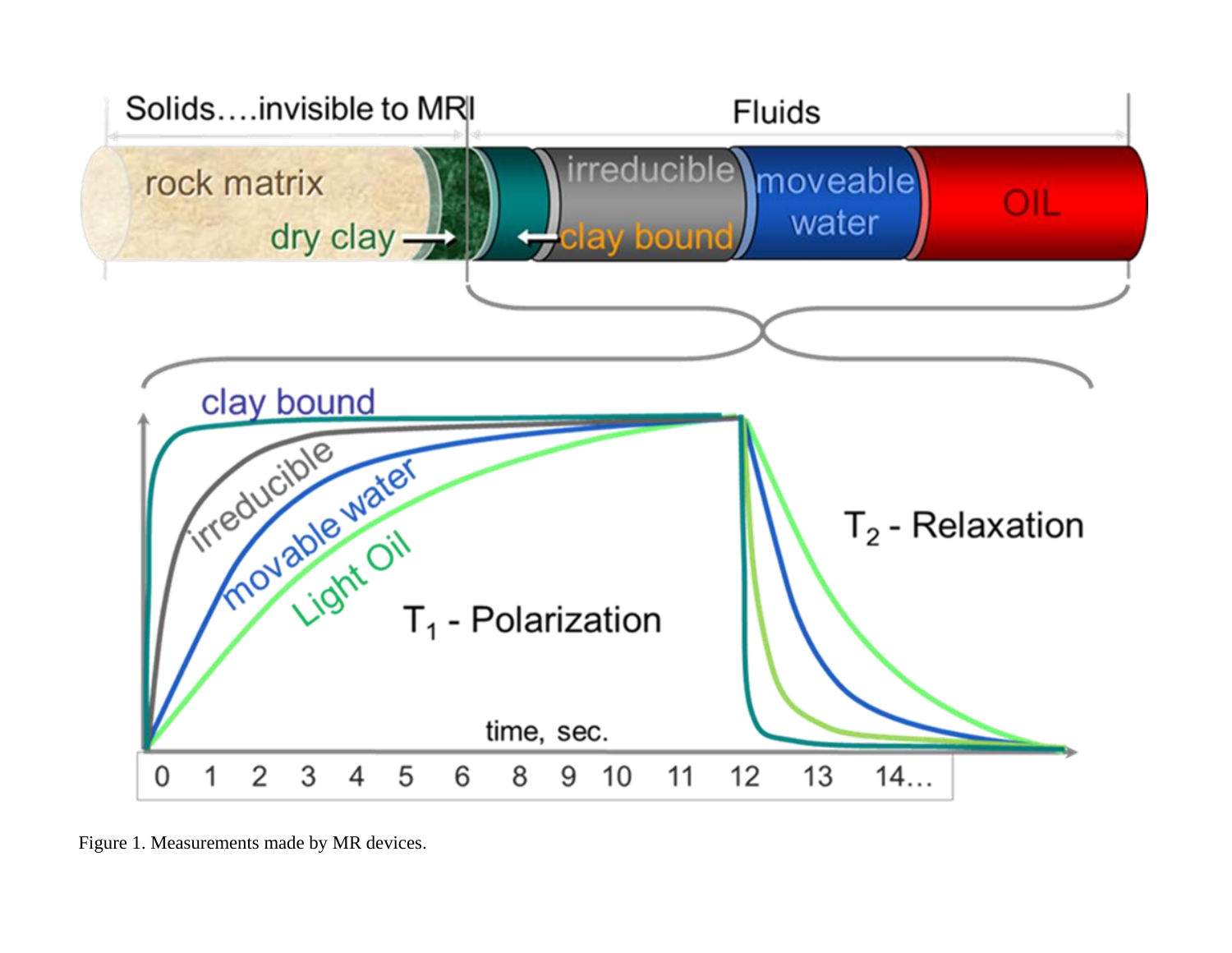<span id="page-7-0"></span>

Figure 2. Relaxation response in various pore sizes at 16 ms and at 128 ms.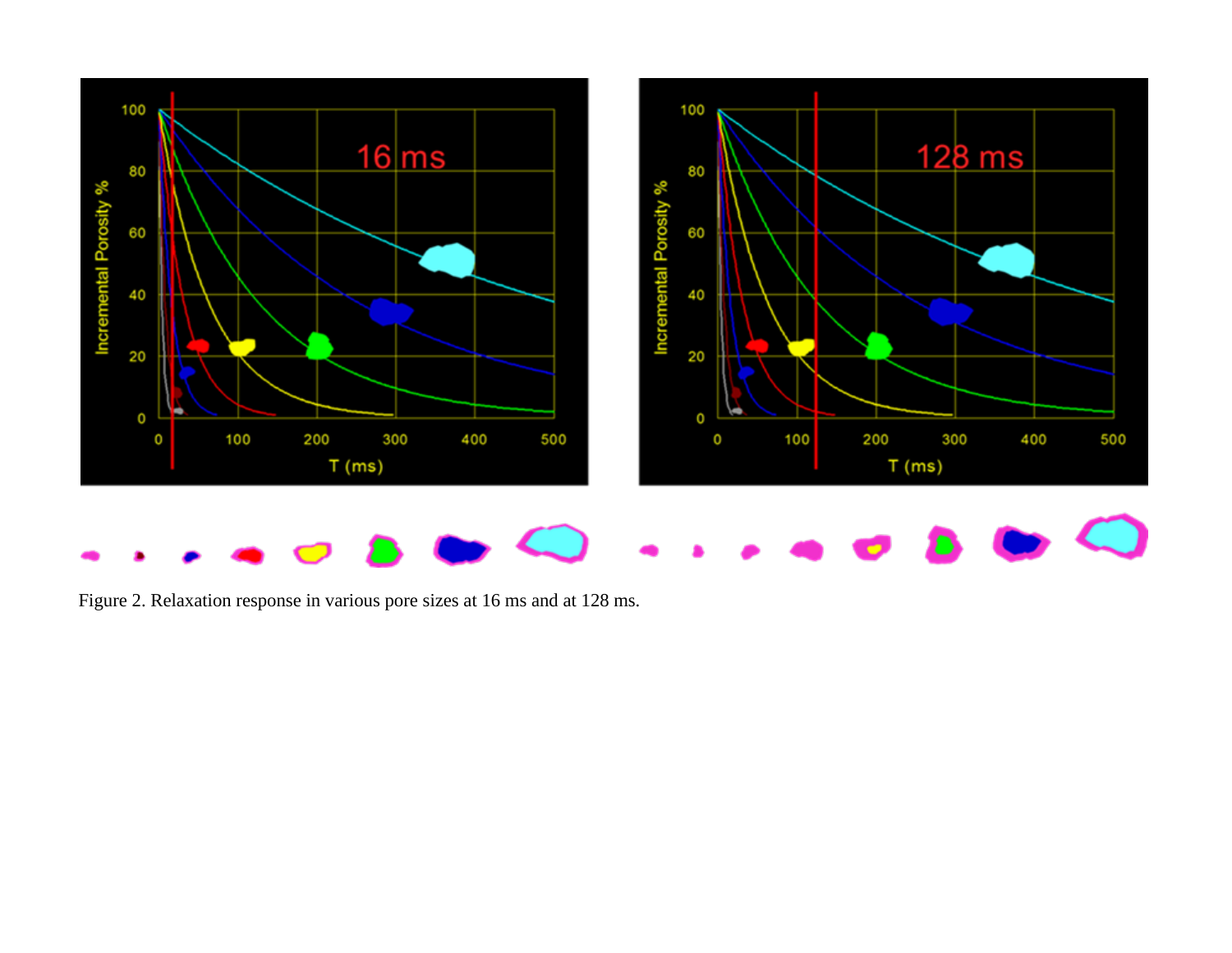<span id="page-8-0"></span>

Figure 3. Time segmented representation of MR relaxation time.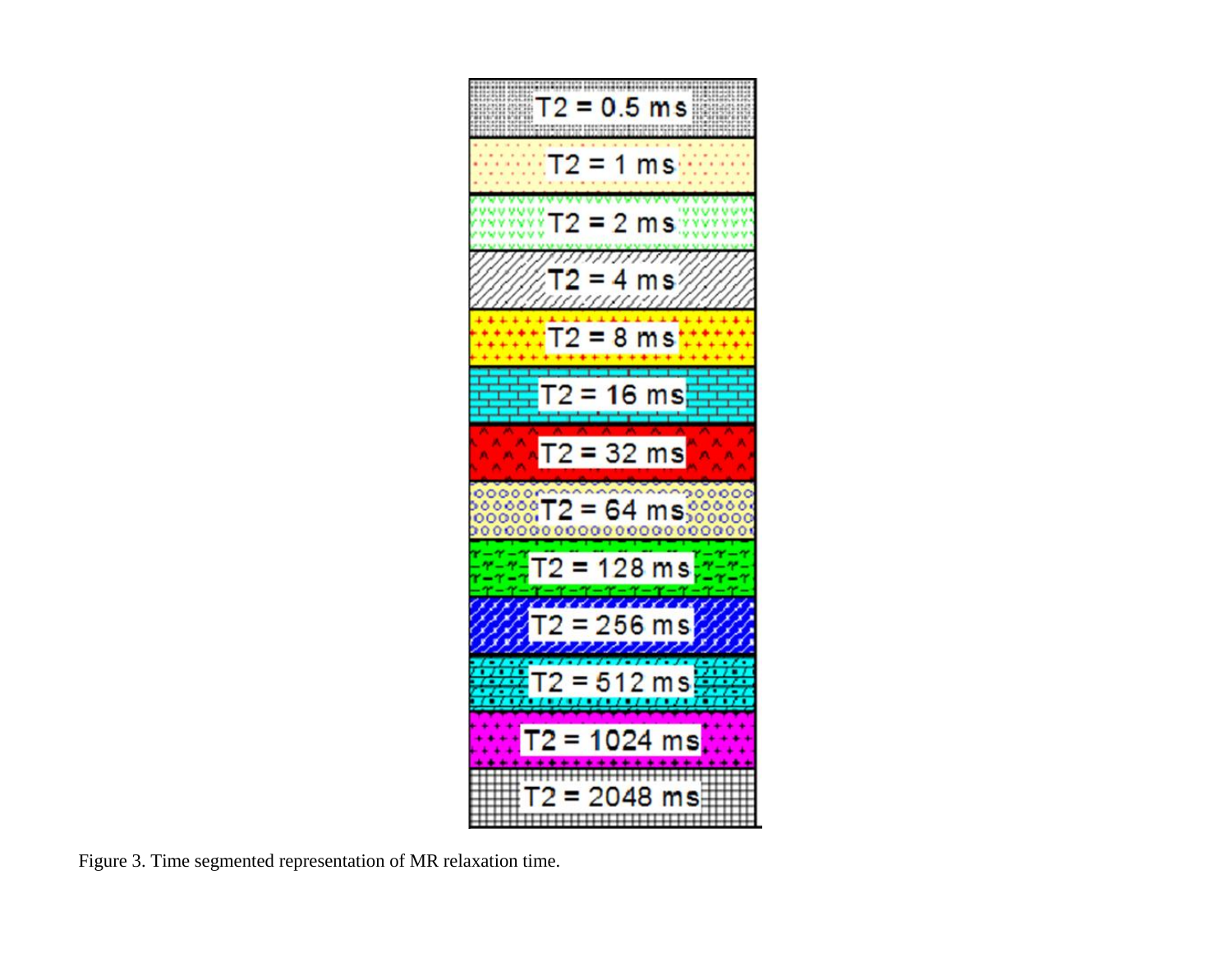<span id="page-9-0"></span>

Figure 4. Porosity change below the shale break.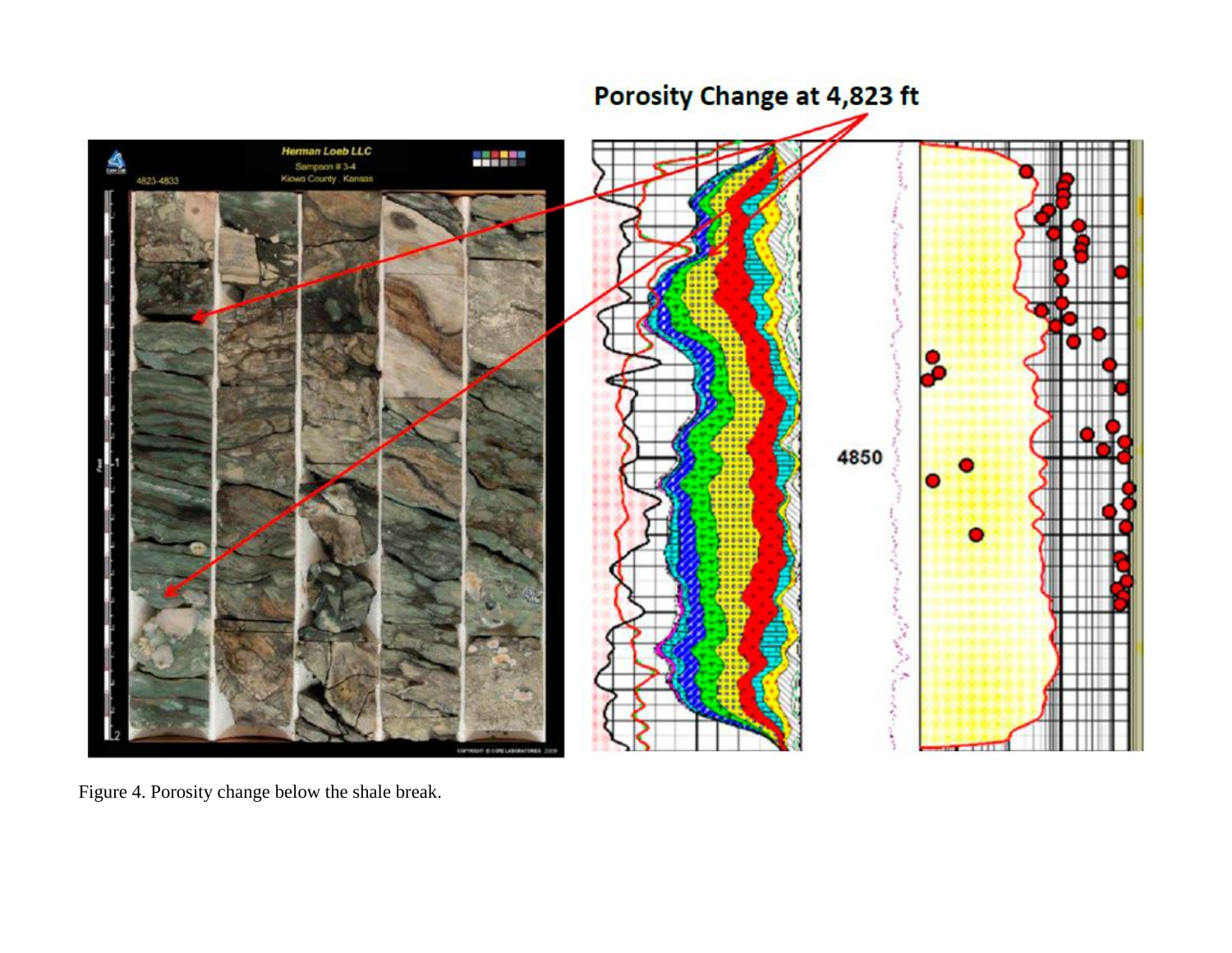<span id="page-10-0"></span>

Figure 5. Comparison of relaxation spectrum versus core with small vugs.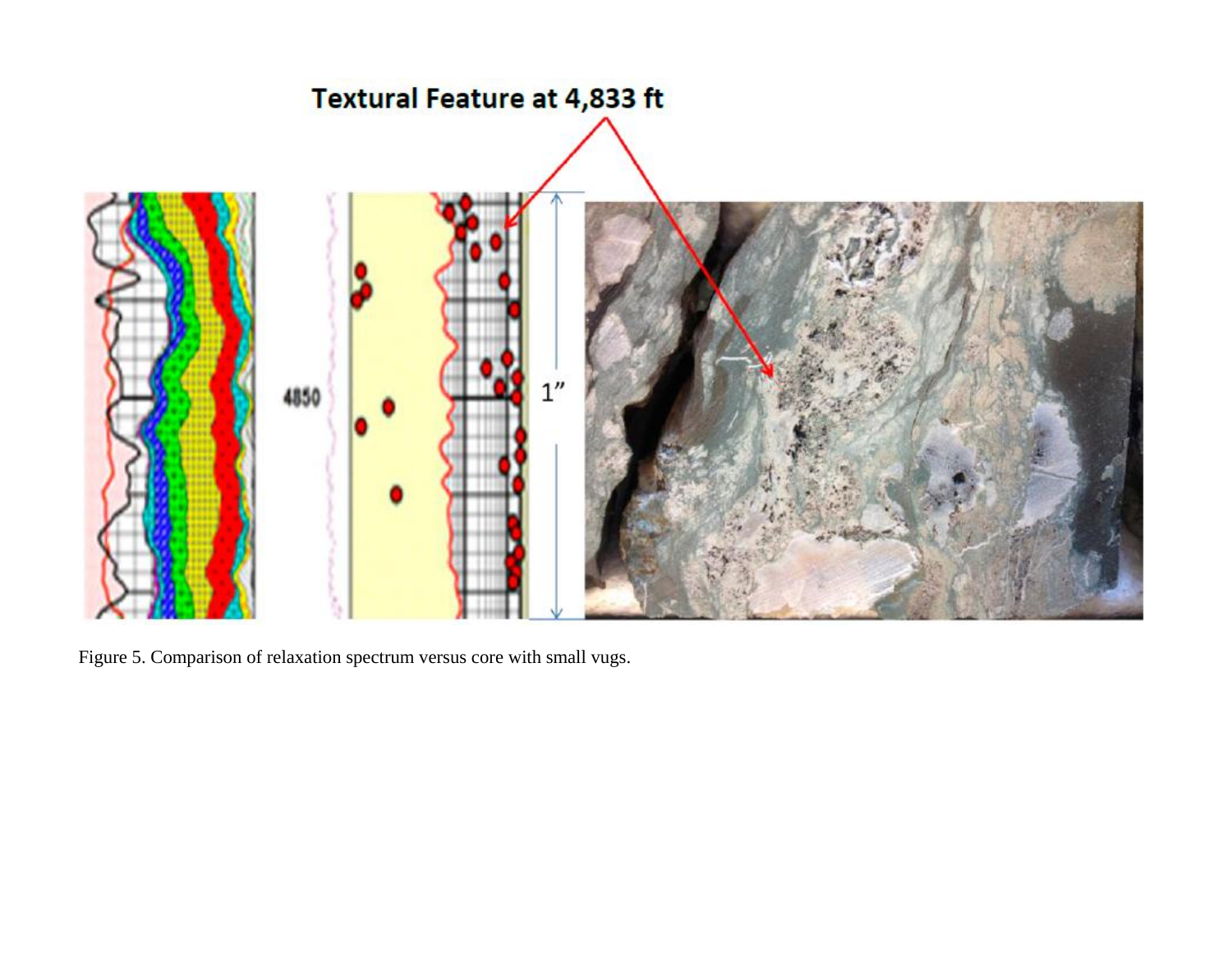<span id="page-11-0"></span>

Figure 6. Porosity and permeability change responding to textural change.